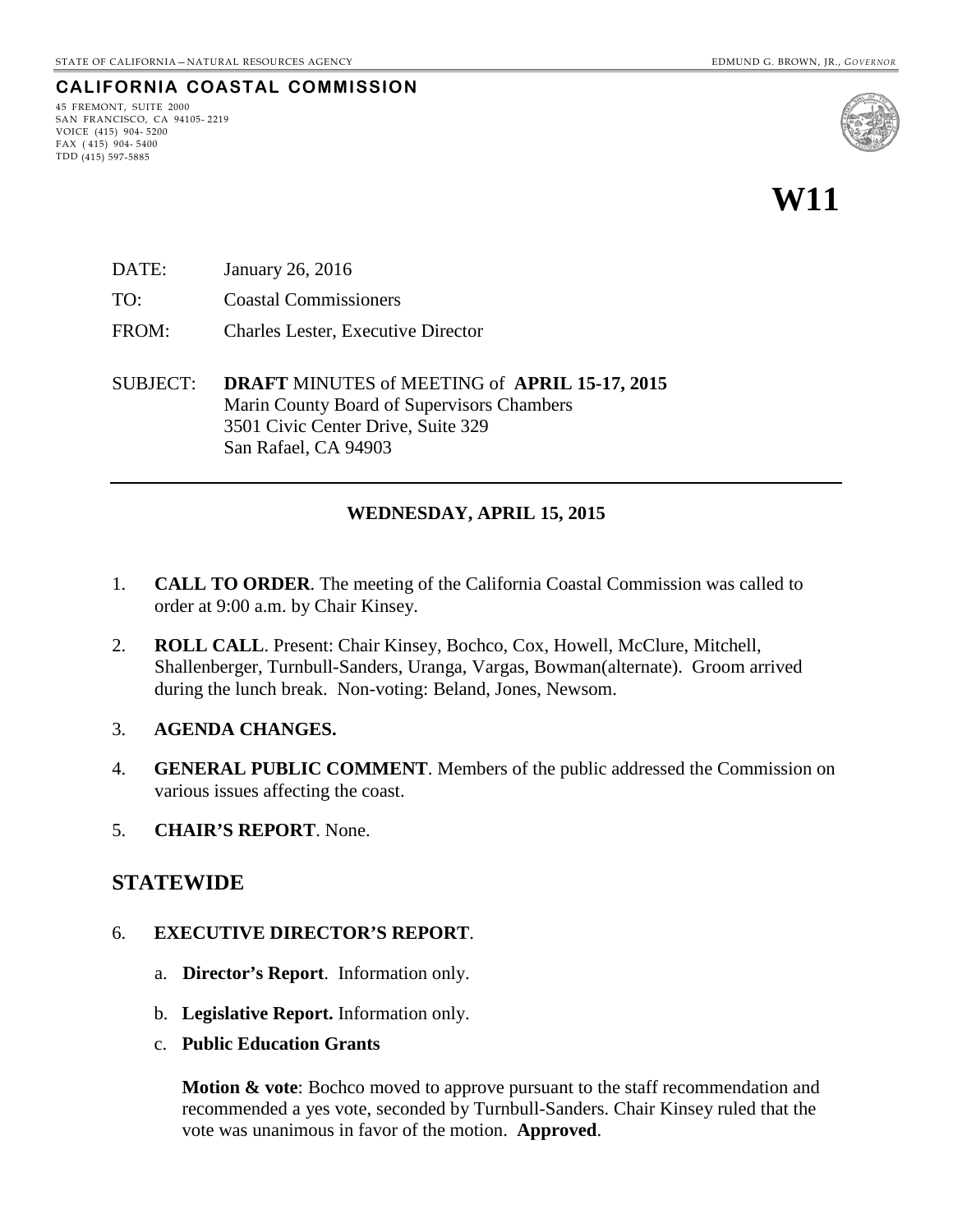d. **Public Education Program Annual Update.** Information only.

## **SOUTH COAST DISTRICT (ORANGE COUNTY)**

- 7. **ADMINISTRATIVE CALENDAR**. Staff recommended that the Commission concur with the Executive Director's determination. There being no objection, Chair Kinsey ruled that the Commission concurred.
	- a. **Application No. 5-14-1395 (Haskett,** Huntington Beach)

# **ENFORCEMENT**

- 8. **ENFORCEMENT REPORT**. None.
- 9. **Commission Cease & Desist Order No. CCC-15-CD-02 (The Conan Hayes Revocable Living Trust,** Santa Monica Mountains, Los Angeles Co.) Staff recommended that the Commission issue **Cease & Desist Order No. CCC-15-CD-02.**

**Motion & vote:** Bochco moved to issue the Cease & Desist order pursuant to the staff recommendation and recommended a yes vote, seconded by Turnbull-Sanders. Chair Kinsey ruled that the vote was unanimous in favor of the motion. **Approved**.

10. **Commission Restoration Order No. CCC-15-RO-02 (The Conan Hayes Revocable Living Trust,** Santa Monica Mountains, Los Angeles Co.) Staff recommended that the Commission issue **Restoration Order No. CCC-15-RO-02.** 

**Motion & vote**: Bochco moved to issue the Restoration order pursuant to the staff recommendation and recommended a yes vote, seconded by Turnbull-Sanders. Chair Kinsey ruled that the vote was unanimous in favor of the motion. **Approved**.

# **SOUTH COAST DISTRICT (ORANGE COUNTY)**

- 11. **DEPUTY DIRECTOR'S REPORT FOR ORANGE COUNTY**. Report by Deputy Director on permit waivers, emergency permits, immaterial amendments & extensions, LCP matters not requiring public hearings, and on comments from the public. There being no objection, Chair Kinsey ruled that the Commission concurred.
- 12. **CONSENT CALENDAR (removed from Regular Calendar)**. None.

## 13. **COASTAL PERMIT APPLICATIONS**.

a. **Application No. 5-14-0772 (Yanez,** Sunset Beach) [**POSTPONED**]

DRAFT Meeting Minutes April 15-17, 2015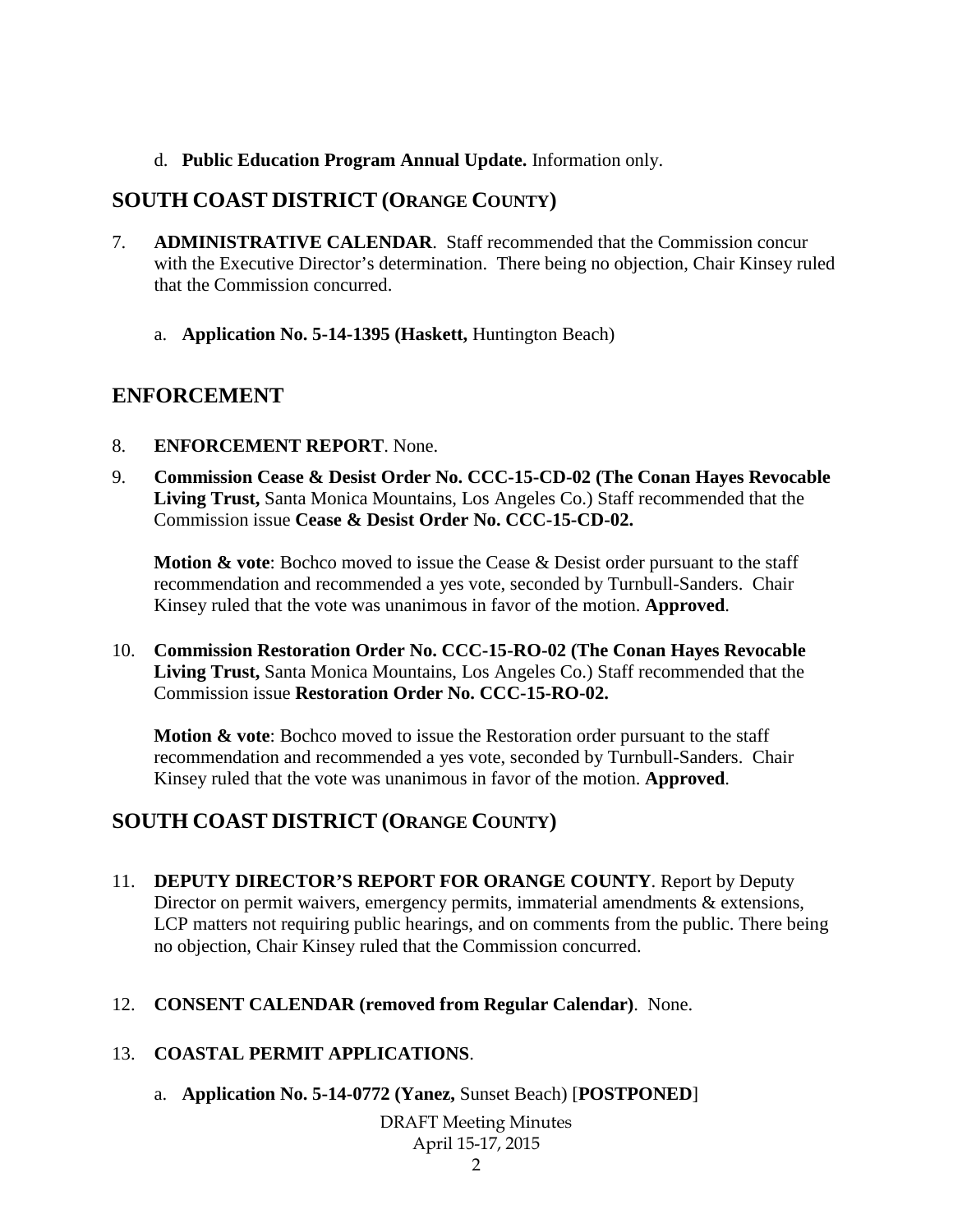b. **Application No. 5-14-1604 (Monarch Bay Club,** Dana Point) Staff recommended approval with conditions.

**Motion & vote**: Shallenberger moved to approve pursuant to the staff recommendation and recommended a yes vote, seconded by McClure. Chair Kinsey ruled that the vote was unanimous in favor of the motion. **Approved with conditions**.

[*Shallenberger out of room*]

c. **Application No. 5-14-1582 (Capistrano Shores Property, LLC,** San Clemente) Staff recommended approval with conditions.

**Motion & vote:** Bochco moved to approve pursuant to the staff recommendation and recommended a yes vote, seconded by Turnbull-Sanders. Chair Kinsey ruled that the vote was unanimous in favor of the motion. **Approved with conditions**.

#### 14. **REVISED FINDINGS**.

a. **Application No. A-5-LGB-14-0034 (Laguna Beach Golf and Bungalow Village, LLC/The Ranch,** Laguna Beach) Staff recommended approval of the revised findings.

**Motion & vote:** Mitchell moved to adopt the revised findings pursuant to the staff recommendation and recommended a yes vote, seconded by Howell. The vote of the prevailing side was 7 in favor (Cox, Howell, McClure, Mitchell, Turnbull-Sanders, Vargas, Kinsey) and none opposed. **Approved**.

[*Shallenberger returned*]

## **SAN DIEGO COAST DISTRICT**

15. **DEPUTY DIRECTOR'S REPORT**. Report by Deputy Director on permit waivers, emergency permits, immaterial amendments & extensions, LCP matters not requiring public hearings, and on comments from the public. There being no objection, Chair Kinsey ruled that the Commission concurred.

#### 16. **CONSENT CALENDAR (removed from Regular Calendar)**. None.

**LUNCH RECESS**. The Commission recessed for lunch at 1:00 p.m. and returned at 2:00 p.m. [Groom arrived during the lunch break]

> DRAFT Meeting Minutes April 15-17, 2015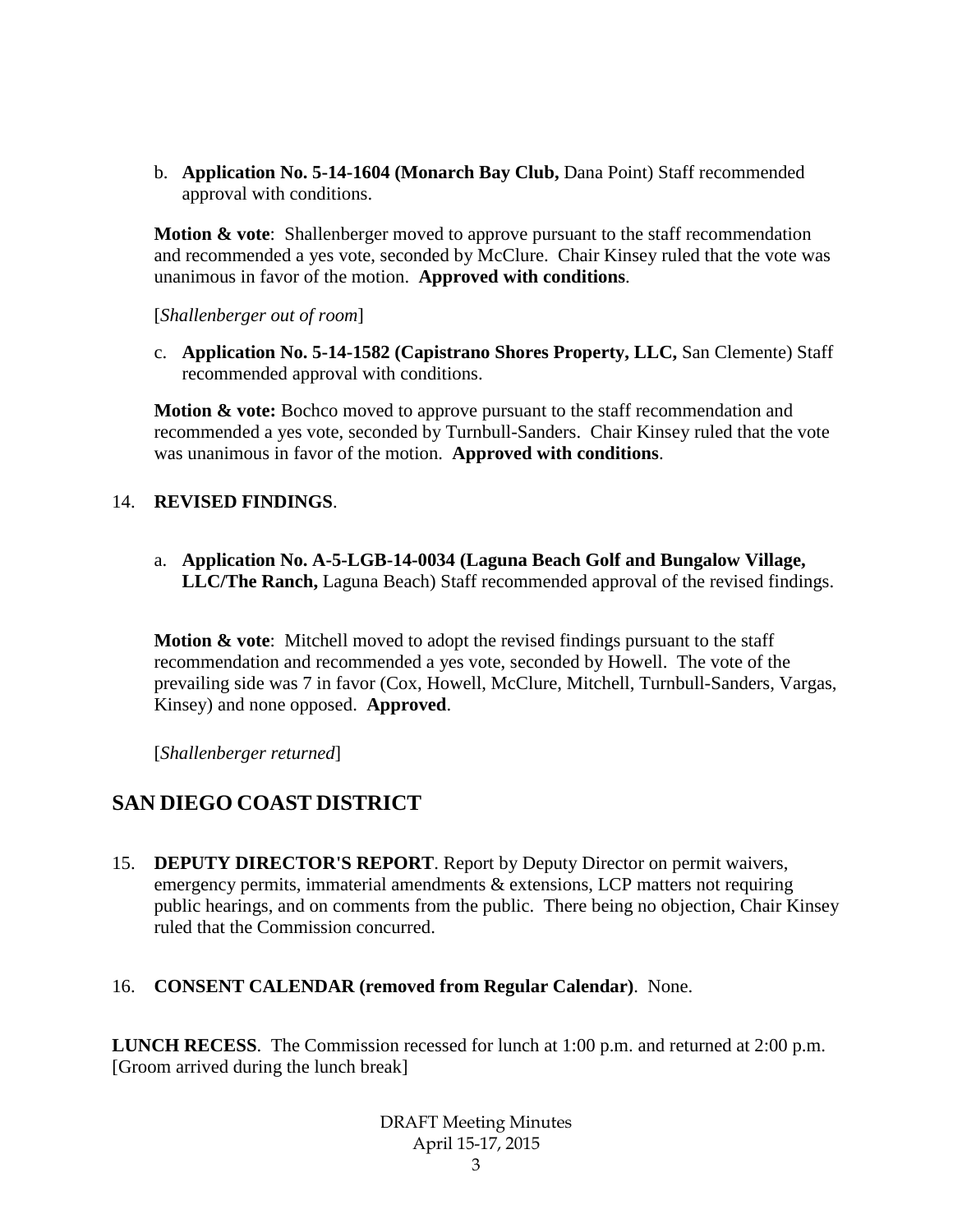# **NORTH CENTRAL COAST DISTRICT**

## 17. **NEW APPEALS**.

a. **Appeal No. A-2-SON-13-0219 (California Department of Parks and Recreation,**  Sonoma Co.) Staff recommended that the Commission determine that substantial issue exists on the grounds on which the appeal was filed.

**Motion & vote**: Mitchell moved to determine that **Appeal No. A-2-SON-13-0219** raised **no substantial issue** on the grounds on which the appeal was filed and recommended a no vote, seconded by Vargas. The roll call vote was 6 in favor of the motion (Bochco, Groom, Shallenberger, Uranga, Bowman, Kinsey) and 6 opposed (Cox, Howell, McClure, Mitchell, Turnbull-Sanders, Vargas). **Substantial Issue found—continued.**

# **STATEWIDE**

- 18. **APPROVAL OF MINUTES**. None.
- 19. **COMMISSIONERS' REPORTS**.
- 20. **CONSERVANCY REPORT**.
- 21. **SANTA MONICA MOUNTAINS CONSERVANCY REPORT**. None.
- 22. **SANTA MONICA BAY RESTORATION REPORT**. None.
- 23. **DEPUTY ATTORNEY GENERAL'S REPORT**. Information only.

The meeting of the California Coastal Commission recessed at 5:40 p.m.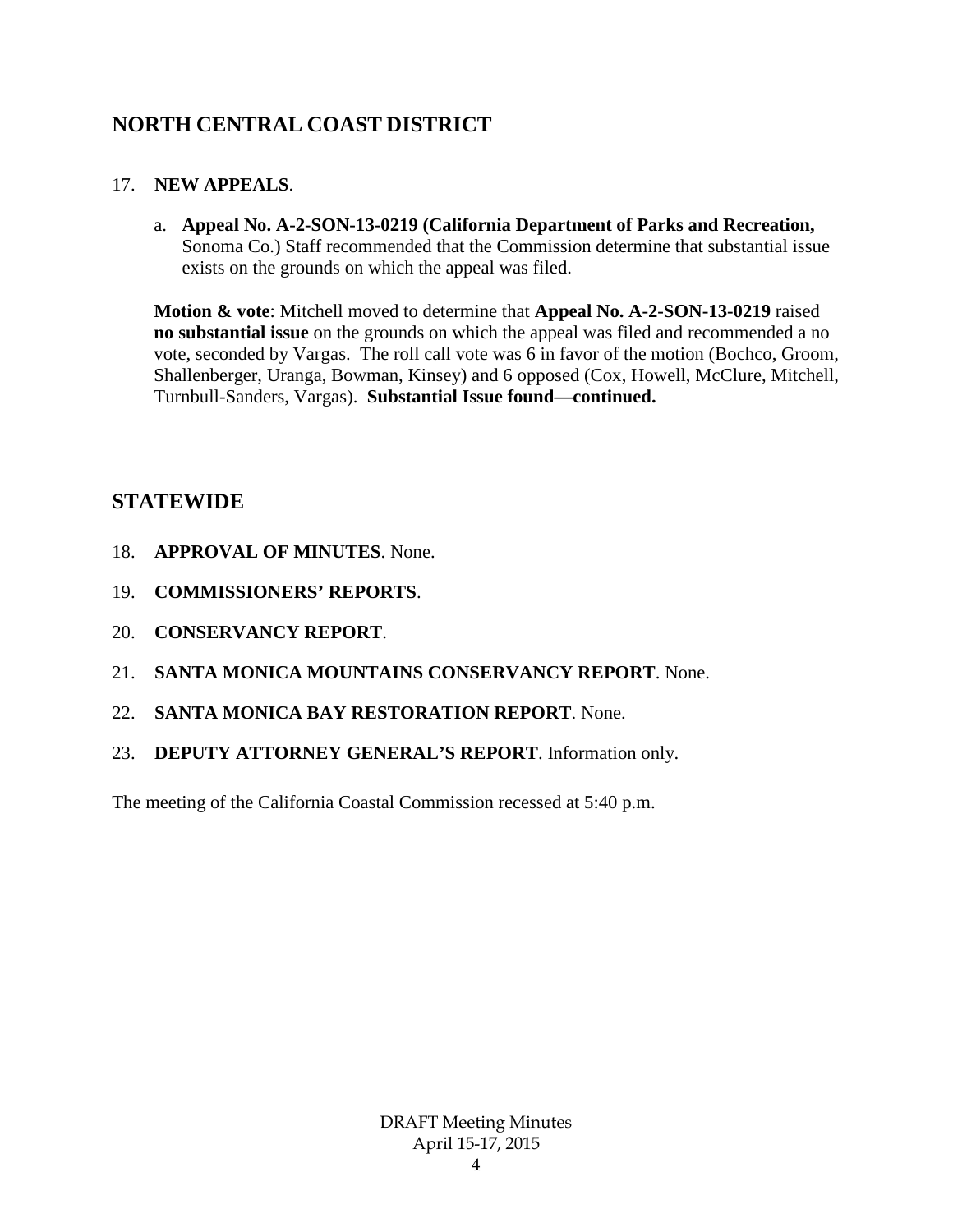# **THURSDAY, APRIL 16, 2015**

- 1. **CALL TO ORDER**. The meeting of the California Coastal Commission was called to order at 9:05 a.m. by Chair Kinsey.
- 2. **ROLL CALL**. Present: Chair Kinsey, Diaz (alternate), Groom, Howell, McClure, Mitchell, Shallenberger, Turnbull-Sanders, Uranga, Bowman (alternate). Bochco arrived at 9:30 a.m., Vargas arrived 9:50 a.m. Non-voting present: Beland, Jones.

### 3. **AGENDA CHANGES.**

4. **GENERAL PUBLIC COMMENT**. None.

# **NORTH CENTRAL COAST DISTRICT**

- 5. **DEPUTY DIRECTOR'S REPORT**. Report by Deputy Director on permit waivers, emergency permits, immaterial amendments & extensions, LCP matters not requiring public hearings, and on comments from the public. There being no objections, Chair Kinsey ruled that the Commission concurred.
- 6. **CONSENT CALENDAR (removed from Regular Calendar)**. None.

#### 7. **LOCAL COASTAL PROGRAMS (LCPs)**

a. **Marin County LCP Amendment No. LCP-2-MAR-13-0224-1 Part B (Marin IP Update).** Staff recommended denial as submitted and approval if modified as suggested.

**Motion**: Shallenberger moved to continue the matter and recommended a yes vote, seconded by Bochco. **Withdrawn by applicant**.

## 8. **COASTAL PERMIT APPLICATIONS**.

a. **Application No. 2-12-014 (San Francisco Recreation and Park Department,**  Pacifica) Staff recommended approval with conditions.

**Motion & vote:** Groom moved to approve pursuant to the staff recommendation and recommended a yes vote, seconded by McClure. Chair Kinsey ruled that the vote was unanimous in favor of the motion. **Approved with conditions**.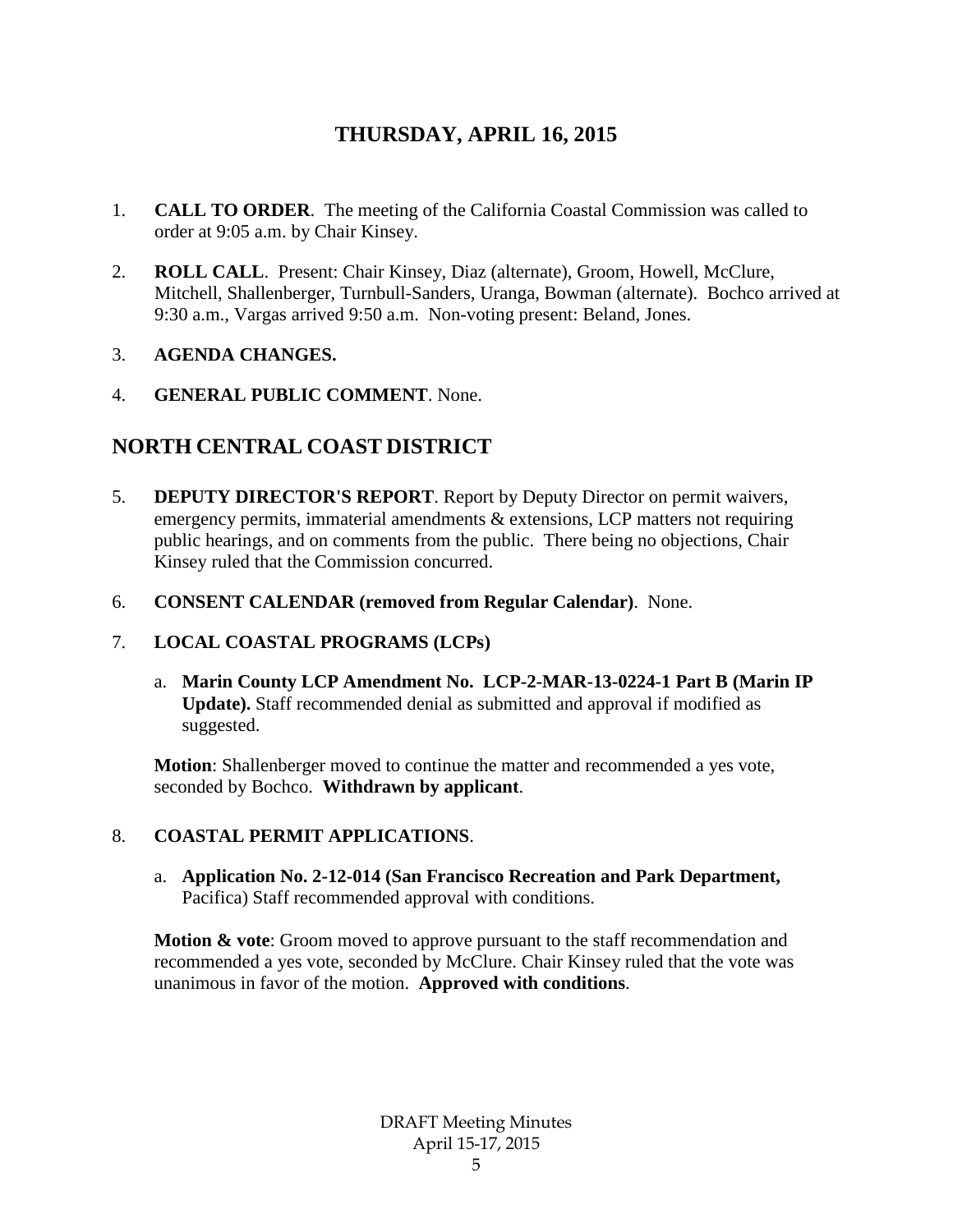# **CENTRAL COAST DISTRICT**

- 9. **DEPUTY DIRECTOR'S REPORT**. Report by Deputy Director on permit waivers, emergency permits, immaterial amendments & extensions, LCP matters not requiring public hearings, and on comments from the public. There being no objection to the report, Chair Kinsey ruled that the Commission concurred.
- 10. **CONSENT CALENDAR (removed from Regular Calendar)**. Staff moved one item [**13d**] to the expanded consent calendar and recommended approval with conditions.

**Motion & vote:** Shallenberger moved to approve pursuant to the staff recommendation and recommended a yes vote, seconded by Turnbull-Sanders. Chair Kinsey ruled that the vote was unanimous in favor of the motion. **Approved with conditions**.

## 11. **LOCAL COASTAL PROGRAMS (LCPs)**

- a. **City of Santa Cruz LCP Amendment No. STC-1-12 Part 2 (Two-Story Maximum in IG zone).** Staff recommended concurrence with the Executive Director's determination. There being no objection, Chair Kinsey ruled that the Commission concurred.
- b. **City of Santa Cruz LCP Amendment No. STC-1-12 Part 3 (Design Review Findings).** Staff recommended concurrence with the Executive Director's determination. There being no objection, Chair Kinsey ruled that the Commission concurred.
- c. **City of Santa Cruz LCP Amendment No. STC-1-12 Part 4 (Outdoor Extension Areas).** Staff recommended denial as submitted and approval if modified as suggested.

**Motion & vote**: Shallenberger moved to reject the Implementation Plan as submitted and recommended a yes vote, seconded by Bochco. Chair Kinsey ruled that the vote was unanimous in favor of the motion. **Certification denied as submitted**.

**Motion & vote:** Shallenberger moved to certify the Implementation Plan if modified as suggested by staff and recommended a yes vote, seconded by Bochco. Chair Kinsey ruled that the vote was unanimous in favor of the motion. **Approved with modifications**.

d. **City of Santa Cruz LCP Amendment No. STC-1-12, Part 5 (Decision Making Bodies).** Staff recommended that the Commission concur with the Executive Director's determination that the amendment is minor. There being no objection, Chair Kinsey ruled that the Commission concurred.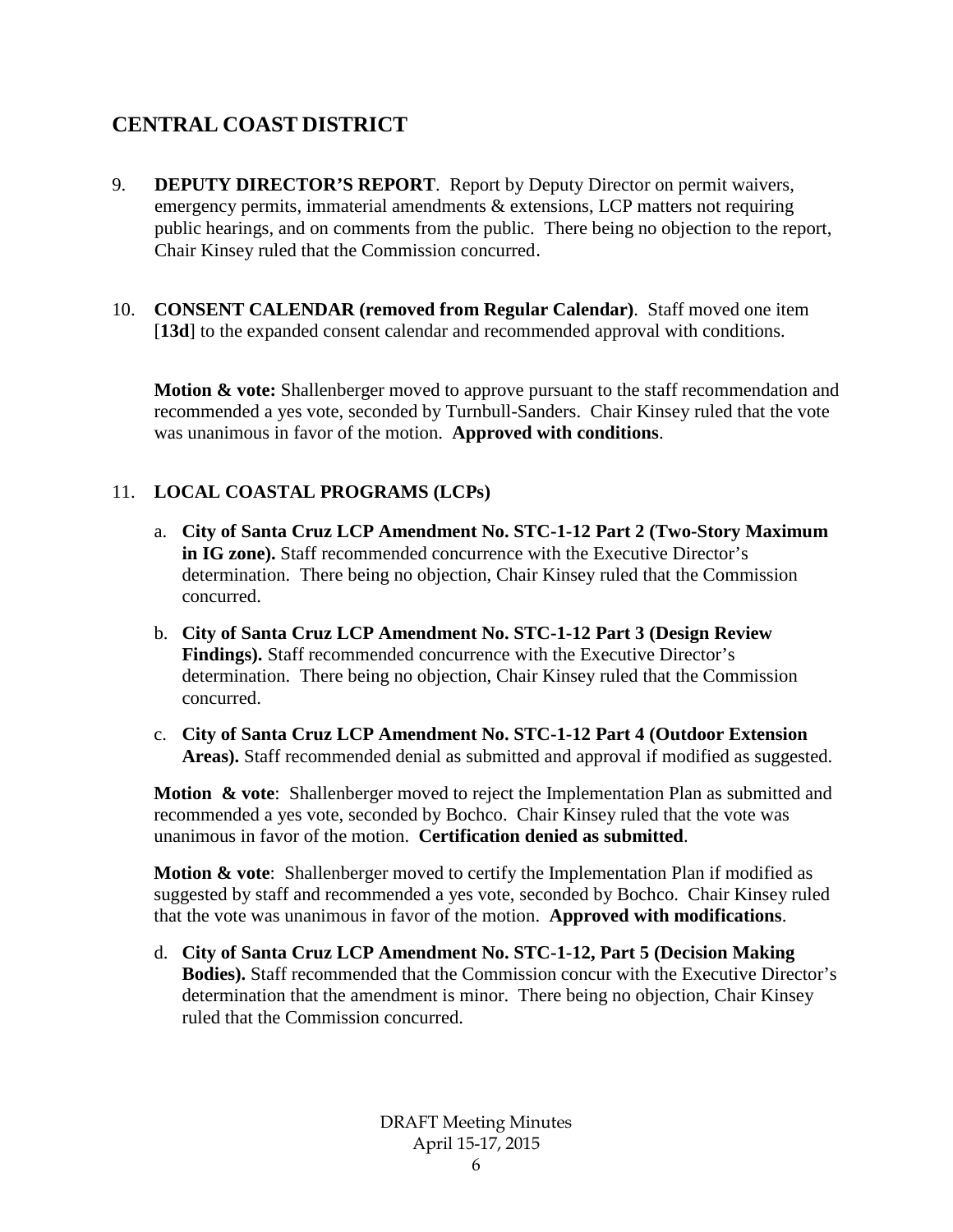e. **Santa Cruz County LCP Amendment No. LCP-3-SCO-14-0833-2 (Seacliff Village Plan).** Staff recommended that the Commission deny the Land Use Plan as submitted and approve if modified as suggested by staff; approve the Implementation Plan as submitted.

**Motion & vote:** Groom moved to certify the Land Use Plan as submitted and recommended a no vote, seconded by Bowman. The roll call vote was 7 in favor of the motion (Diaz, Howell, Mitchell, Turnbull-Sanders, Uranga, Vargas, Kinsey) and 5 opposed (Bochco, Groom, McClure, Shallenberger, Bowman) **Approved as submitted**.

**Motion & vote:** Diaz moved to reject the Implementation Plan as submitted and recommended a no vote, seconded by Mitchell. The roll call vote was 4 in favor of the motion (Bochco, McClure, Shallenberger, Bowman) and 8 opposed (Diaz, Groom, Howell, Mitchell, Turnbull-Sanders, Uranga, Vargas, Kinsey). **Approved as submitted**.

[*Mitchell departed for the day*]

### 12. **NEW APPEALS**.

a. **Appeal No. A-3-SCO-12-046 (R.J. Fambrini, Inc.,** Santa Cruz Co.) Staff recommended that the Commission determine that the appeal raised substantial issue on the grounds on which the appeal was filed. The Commission held the hearing on the question of substantial issue.

**Motion & vote**: Bochco moved to determine that **Appeal No. A-3-SCO-12-046** raised no substantial issue on the grounds on which the appeal was filed and recommended a no vote, seconded by Shallenberger. Chair Kinsey ruled that the vote was unanimous in opposition to the motion. **Substantial Issue found**.

## 13. **COASTAL PERMIT APPLICATIONS**.

a. **Application No. A-3-SLO-98-061 (Wolcott,** San Luis Obispo Co.) Staff recommended approval with conditions.

**Motion & vote:** Howell moved to approve the application and recommended a no vote, seconded by Bochco. Chair Kinsey ruled that the vote was unanimous in opposition to the motion. **Denied**.

b. **Application Nos. A-3-SCO-09-001 and A-3-SCO-09-002 (Frank, et al.,** Santa Cruz Co.) **[POSTPONED]**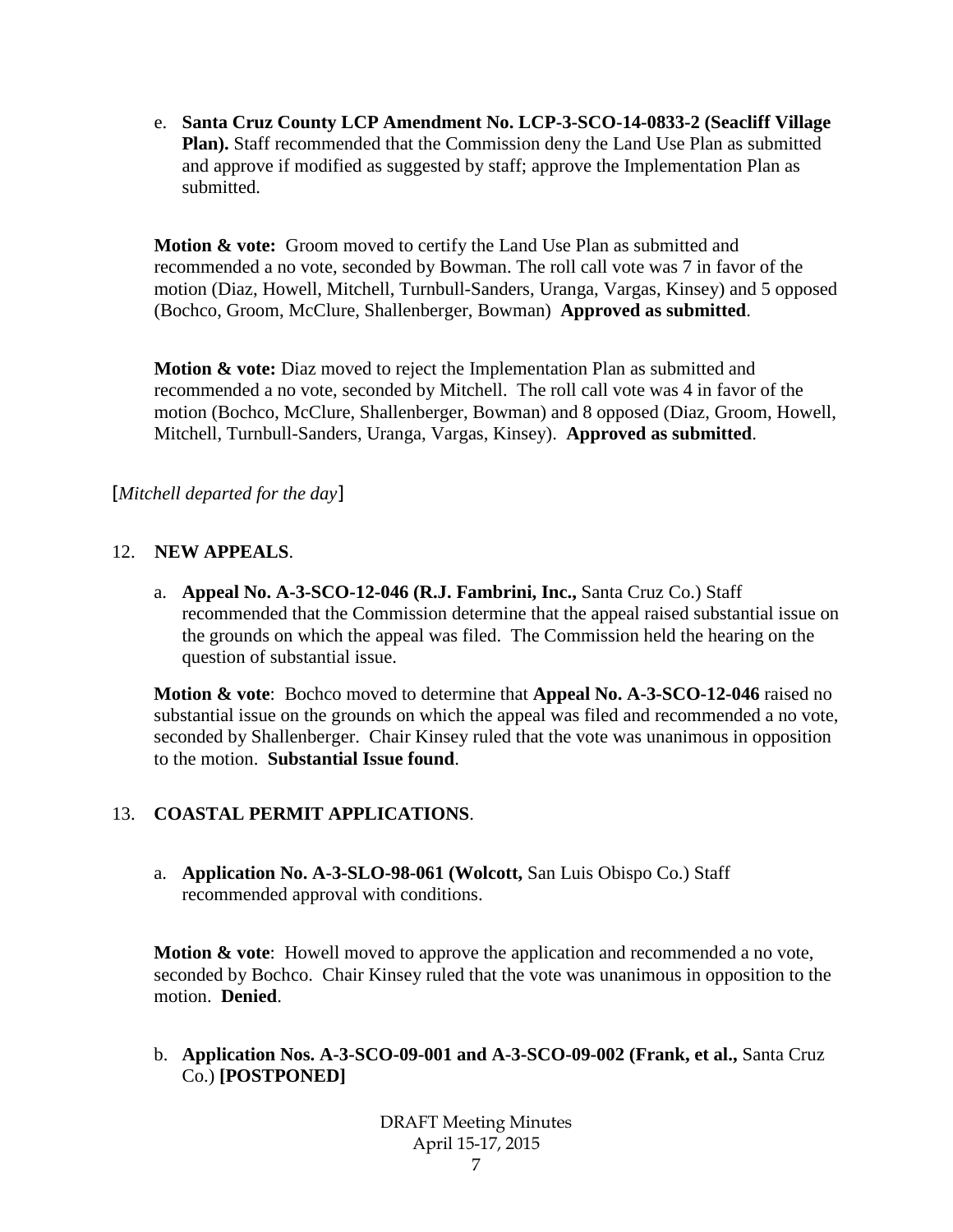- c. **Application No. A-3-SNC-14-0001 (King Ventures,** Sand City) [**POSTPONED**]
- d. **Application No. 3-14-1591 (Grines,** Pacific Grove) Moved by staff to the expanded consent calendar**. Approved with conditions.**

The Commission recessed for the day at 6:05 p.m.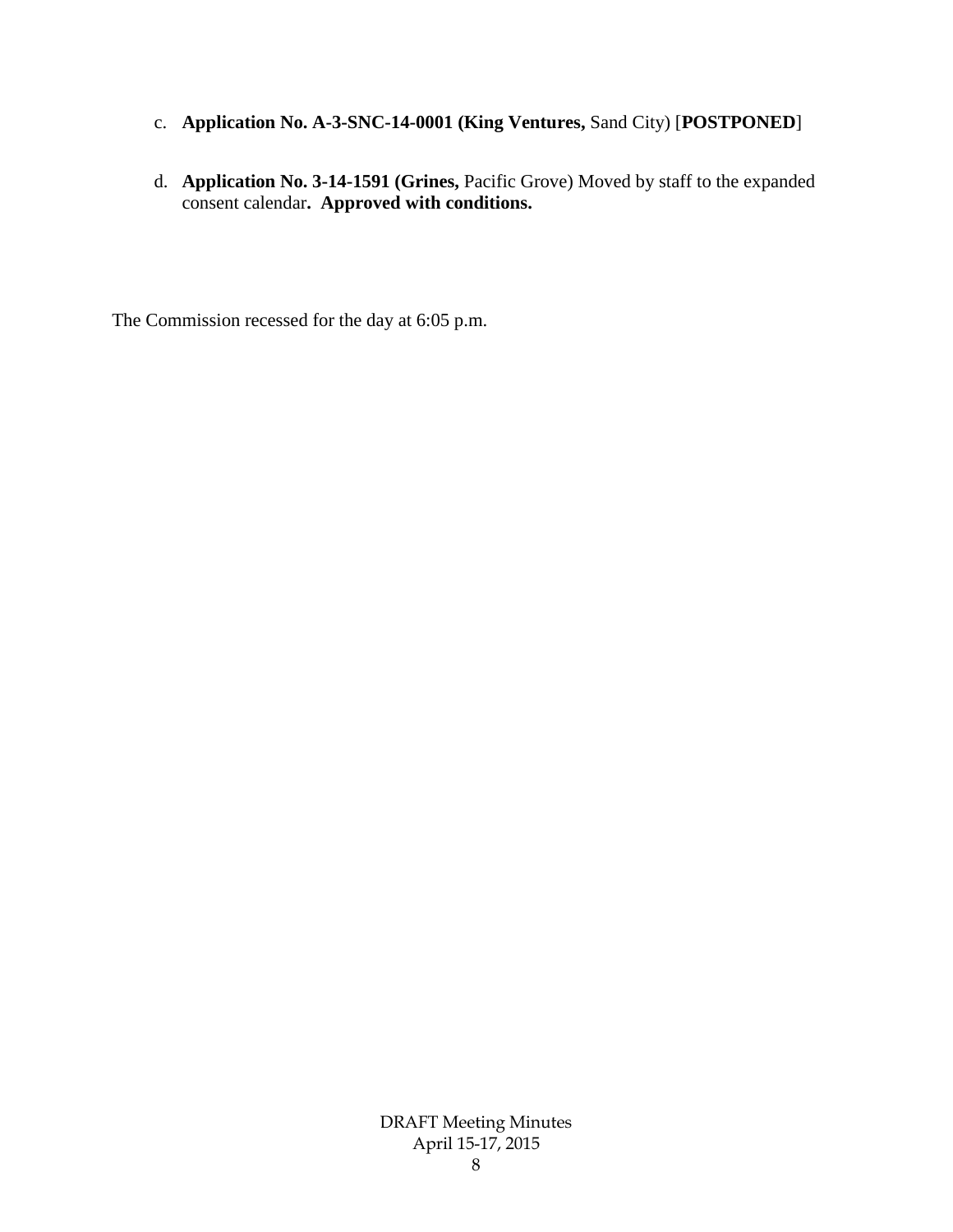# **FRIDAY, APRIL 17, 2015**

- 1. **CALL TO ORDER**. The meeting of the California Coastal Commission was called to order at 9:00 a.m. by Chair Kinsey.
- 2. **ROLL CALL**. Present: Chair Kinsey, Bochco, Diaz(alternate), Groom, Howell, McClure, Shallenberger, Turnbull-Sanders, Uranga, Vargas, Bowman(alternate). Absent: Mitchell. Non-voting: Beland, Jones. Absent: Lucchesi

#### 3. **AGENDA CHANGES**

### 4. **GENERAL PUBLIC COMMENT**.

# **SOUTH COAST DISTRICT (LOS ANGELES COUNTY)**

- 5. **CONSENT CALENDAR**. Staff recommended that the Commission approve the consent calendar with conditions.
	- a. **Application No. 5-14-1756 (Ghandour,** Santa Monica)
	- b. **Application No. 5-14-1935 (World Series of Beach Volleyball, LLC and City of Long Beach,** Long Beach)
	- c. **Application No. 5-15-0078 (Chen,** Hermosa Beach)
	- d. **Application No. 5-15-0085 (City of Santa Monica Walkway**)

**Motion & vote:** Bochco moved to approve pursuant to the staff recommendation and recommended a yes vote, seconded by Turnbull-Sanders. Chair Kinsey ruled that the vote was unanimous in favor of the motion. **Approved with conditions**.

# **SOUTH CENTRAL COAST DISTRICT**

6. **CONSENT CALENDAR**. Staff recommended that the Commission approve the consent calendar with conditions.

#### a. **UC Santa Barbara Notice of Impending Development No. UCS-NOID-0001-15 (Women's Softball Trailer)**.

**Motion & vote:** Shallenberger moved to approve the consent calendar pursuant to the staff recommendation and recommended a yes vote, seconded by Bochco. Chair Kinsey ruled that the vote was unanimous in favor of the motion. **Approved with conditions**.

> DRAFT Meeting Minutes April 15-17, 2015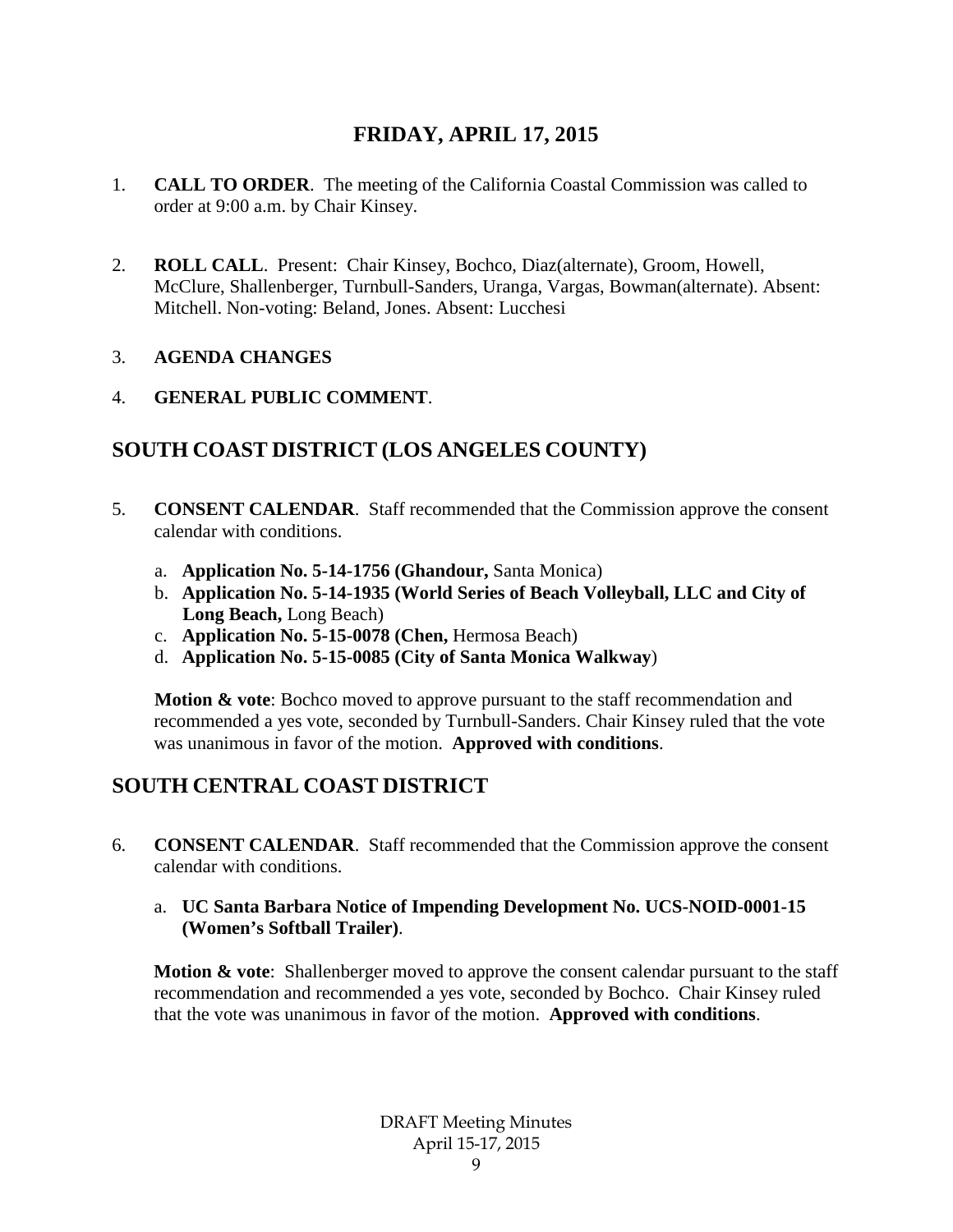# **NORTH COAST DISTRICT**

- 7. **DEPUTY DIRECTOR'S REPORT**. Report by Deputy Director on permit waivers, emergency permits, immaterial amendments & extensions, LCP matters not requiring public hearings, and on comments from the public. There being no objection, Chair Kinsey ruled that the Commission concurred.
- 8. **CONSENT CALENDAR (removed from Regular Calendar)**. Staff moved 4 items [**9a, 9b, 9c, 10a**] to the expanded consent calendar and recommended approval with conditions.

**Motion & vote:** Bochco moved to approve the consent calendar pursuant to the staff recommendation and recommended a yes vote, seconded by McClure. Chair Kinsey ruled that the vote was unanimous in favor of the motion. **Approved with conditions**.

## 9. **COASTAL PERMIT APPLICATIONS**.

- a. **Application No. 1-11-023 (Northcoast Regional Land Trust,** Humboldt Co.) Moved by staff to the expanded consent calendar. **Approved with conditions**.
- b. **Application No. 1-14-1053 (MLRX2, LLC,** Eureka) Moved by staff to the expanded consent calendar. **Approved with conditions**.
- c. **Application No. 1-14-1659 (Westhaven Community Services District,** Humboldt Co.) Moved by staff to the expanded consent calendar. **Approved with conditions**.

## 10. **PERMIT AMENDMENTS**.

a. **Permit No. 1-11-037-A1 (City of Eureka Coastal Trail**) Moved by staff to the expanded consent calendar. **Approved with conditions**.

# **ENERGY, OCEAN RESOURCES AND FEDERAL CONSISTENCY**

11. **ENERGY, OCEAN RESOURCES and FEDERAL CONSISTENCY**. Report by the Deputy Director on permit waivers, emergency permits, immaterial amendments  $\&$ extensions, negative determinations, matters not requiring public hearings, and status report on offshore oil & gas exploration & development. There being no objection, Chair Kinsey ruled that the Commission concurred.

## 12. **CONSENT CALENDAR (removed from Regular Calendar)**. None.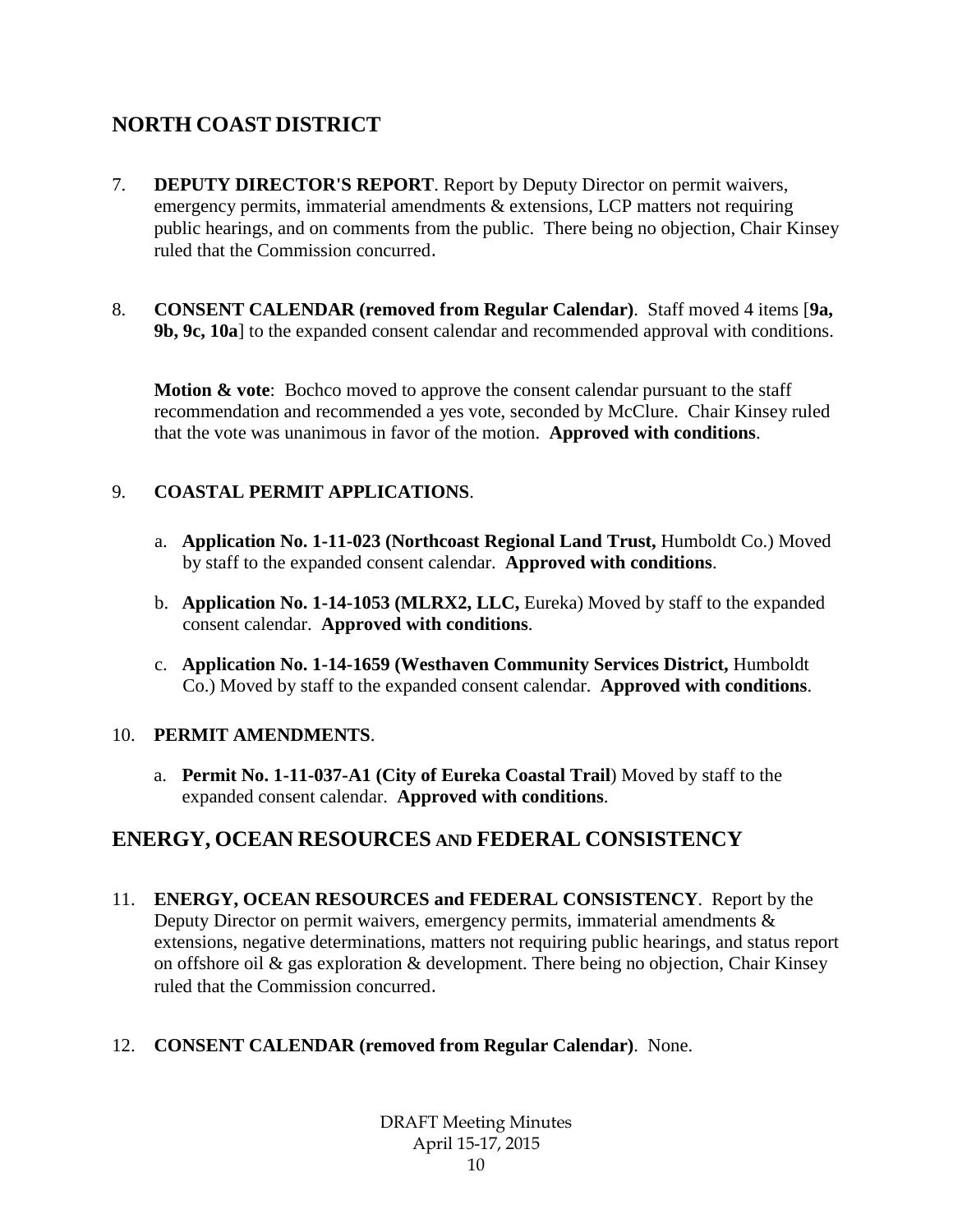#### 13. **COASTAL PERMIT APPLICATIONS**.

a. **Application No. 5-13-1379 (Orange County and City of Huntington Beach Public Works Project**) Staff recommended approval with conditions.

**Motion & vote:** Shallenberger moved to approve pursuant to the staff recommendation and recommended a yes vote, seconded by Bochco. Chair Kinsey ruled that the vote was unanimous in favor of the motion. **Approved with conditions**.

#### 14. **FEDERAL CONSISTENCY**.

a. **CC-0003-14 (Orange County Dredging**) Staff recommended that the Commission concur.

**Motion & vote**: Shallenberger moved to concur with **CC-0003-14** is consistent and recommended a yes vote, seconded by Bochco. Chair Kinsey ruled that the vote was unanimous in favor of the motion. **Approved.**

# **SOUTH COAST DISTRICT (LOS ANGELES COUNTY)**

- 15. **DEPUTY DIRECTOR'S REPORT FOR LOS ANGELES COUNTY**. Report by Deputy Director on permit waivers, emergency permits, immaterial amendments  $\&$ extensions, LCP matters not requiring public hearings, and on comments from the public. There being no objection, Chair Kinsey ruled that the Commission concurred.
- 16. **CONSENT CALENDAR (removed from Regular Calendar)**. Staff moved one item [**17a**] to the expanded consent calendar and recommended approval with conditions.

**Motion & vote**: Uranga moved to approve the consent calendar pursuant to the staff recommendation and recommended a yes vote, seconded by McClure. Chair Kinsey ruled that the vote was unanimous in favor of the motion. **Approved with conditions**.

## 17. **COASTAL PERMIT APPLICATIONS**.

a. **Application No. 5-14-1819 (City of Long Beach Junipero Parking Lot**) Moved by staff to the expanded consent calendar. **Approved with conditions.**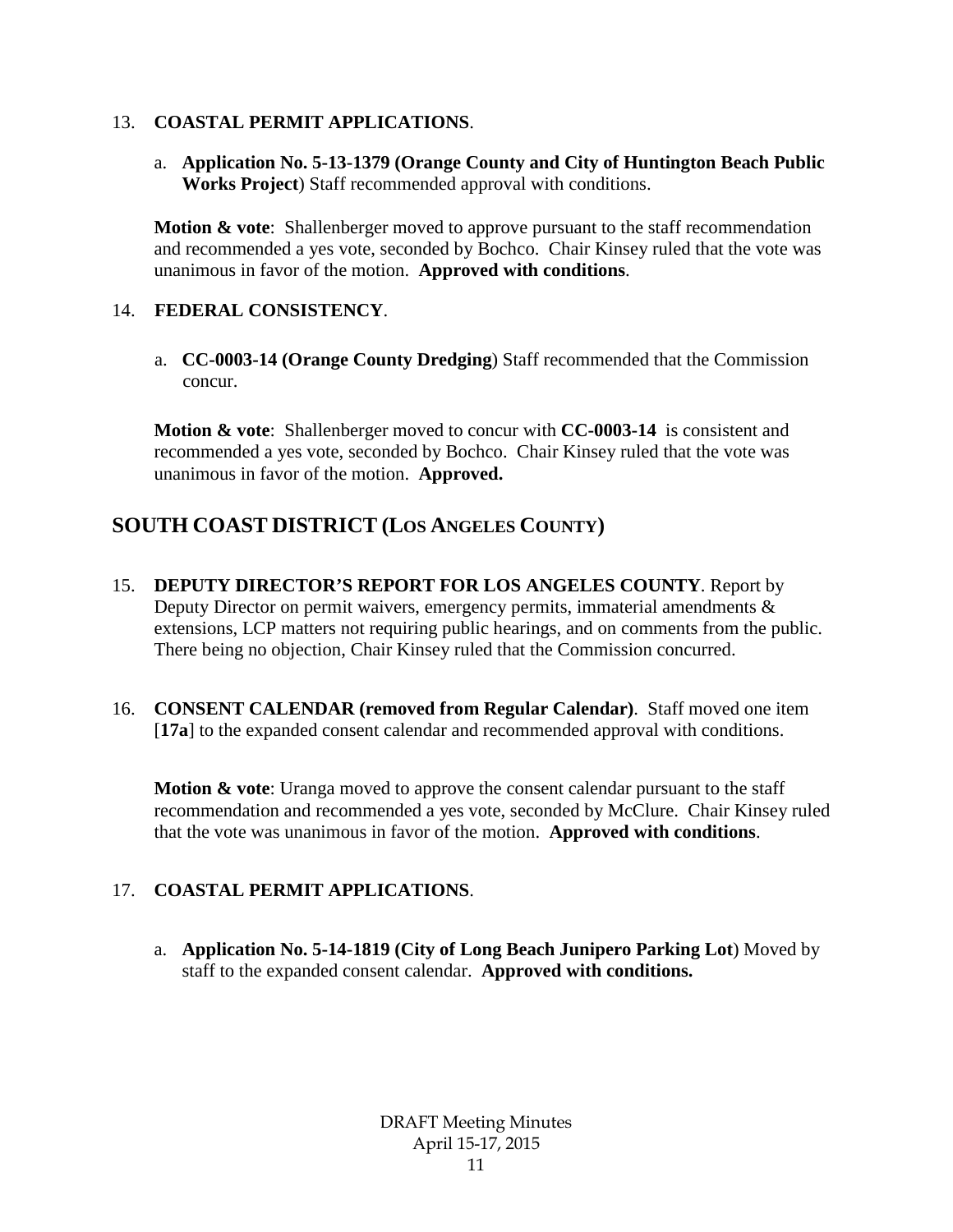# **SOUTH CENTRAL COAST DISTRICT**

- 18. **DEPUTY DIRECTOR'S REPORT**. Report by Deputy Director on permit waivers, emergency permits, immaterial amendments & extensions, LCP matters not requiring public hearings, and on comments from the public. There being no objection, Chair Kinsey ruled that the Commission concurred.
	- a. **Channel Islands Harbor Public Works Plan Amendment No. PWP-4-CIH-13- 0201-1 (Administration Building). Certification Review.** Staff recommended that the Commission concur with the Executive Director's determination. There being no objection, Chair Kinsey ruled that the Commission concurred.
- 19. **CONSENT CALENDAR (removed from Regular Calendar)**. Staff moved 5 items [**22b, 22c, 22d, 22e, 22f**] to the expanded consent calendar and recommended approval with conditions.

**Motion & vote:** Uranga moved to approve pursuant to the staff recommendation and recommended a yes vote, seconded by Shallenberger. Chair Kinsey ruled that the vote was unanimous in favor of the motion. **Approved with conditions**.

#### 20. **NEW APPEAL.**

a. **Appeal No. A-4-MAL-15-0008 (Dorn**, Malibu) Staff recommended that the Commission determine that the appeal raised no substantial issue.

**Motion & vote**: Vargas moved to determine that the appeal raised no substantial issue on the grounds on which the appeal was filed and recommended a yes vote, seconded by Howell. Chair Kinsey ruled that the vote was unanimous in favor of the motion. **No substantial issue found**.

## 21. **LOCAL COASTAL PROGRAM.**

[*Diaz and McClure out of room*]

a. **Channel Islands Harbor Public Works Plan Amendment No. PWP-4-CIH-14- 00041 (Telecommunications Infrastructure). Time Extension.** Staff recommended approval of the time extension.

**Motion & vote:** Groom moved to grant the time extension and recommended a yes vote, seconded by Bochco. Chair Kinsey ruled that the vote was unanimous in favor of the motion. **Approved**.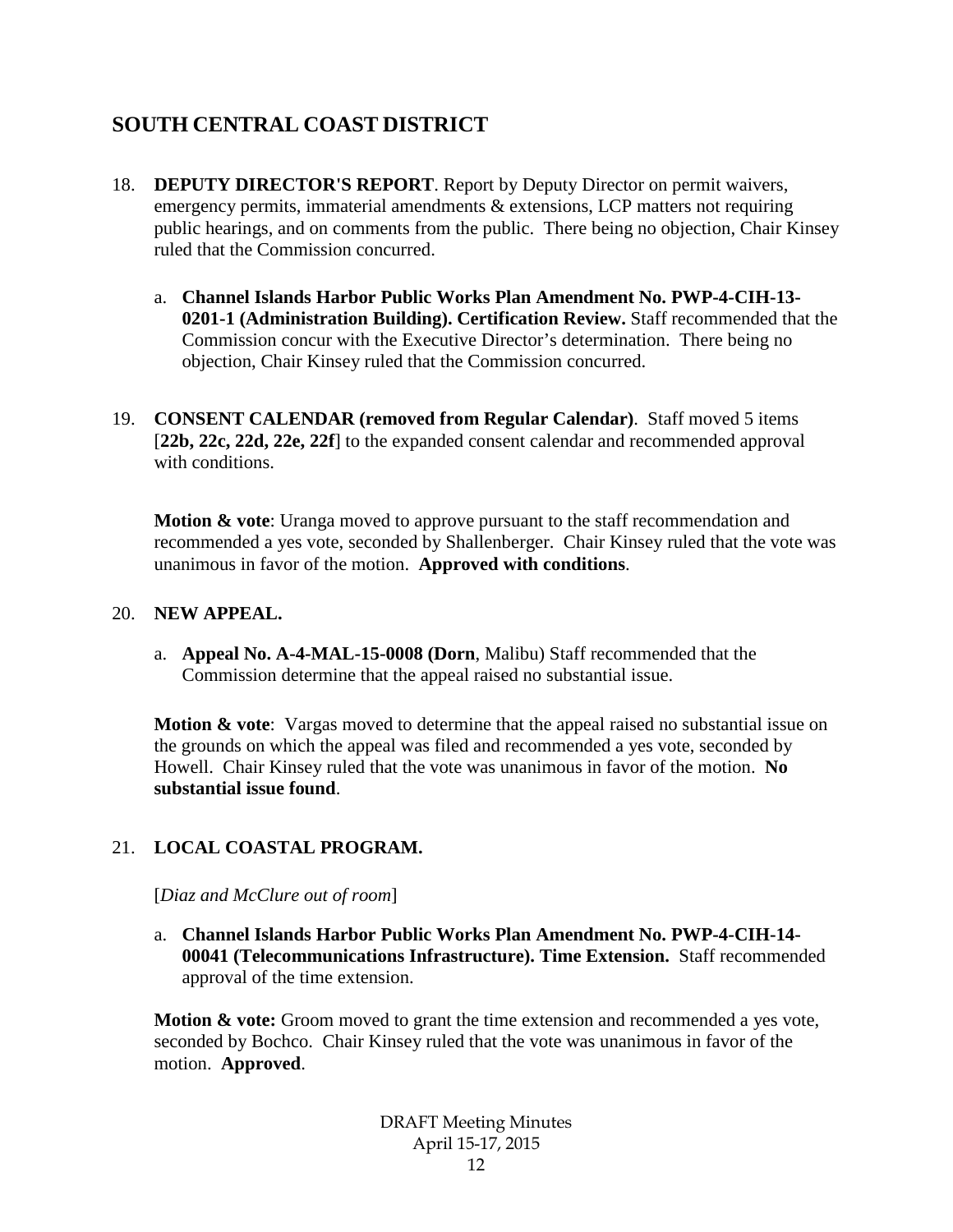b. **Santa Barbara City College Public Works Plan Amendment No. PWP-4-CSB-14- 0005-1 (West Campus As-built Drama/Music Building Modernization and the Proposed West Campus Classroom and Office Building Project). Time Extension.** Staff recommended approval of the time extension.

**Motion & vote**: Groom moved to grant the time extension and recommended a yes vote, seconded by Bochco. Chair Kinsey ruled that the vote was unanimous in favor of the motion. **Approved**.

[*Diaz and McClure returned*]

c. **City of Carpinteria LCP Amendment No. LCP-4-CPN-14-0832-1-Part A and Part B Time Extension.** Staff recommended approval of the time extension.

**Motion & vote:** Groom moved to grant the time extension and recommended a yes vote, seconded by Bochco. Chair Kinsey ruled that the vote was unanimous in favor of the motion. **Approved**.

d. **County of Santa Barbara LCP Amendment No. LCP-4-STB-14-0834-2-Part A, 4- STB-14-0835-2-Part B, and 4-STB-14-0836-2-Part C. Time Extension**. Staff recommended approval of the time extension.

**Motion & vote:** Groom moved to grant the time extension and recommended a yes vote, seconded by Bochco. Chair Kinsey ruled that the vote was unanimous in favor of the motion. **Approved**.

## 22. **COASTAL PERMIT APPLICATIONS**.

- a. **Application No. 4-12-024 (Greenleaf Canyon Properties LLC,** Los Angeles Co.) **[WITHDRAWN]**
- b. **Application No. 4-12-057 (The Kissel Company, Inc.,** Malibu) Moved by staff to the expanded consent calendar. **Approved with conditions**.
- c. **Application No. 4-14-0492 (Santa Barbara County Flood Control District**, Carpinteria) Moved by staff to the expanded consent calendar. **Approved with conditions**.
- d. **Application No. 4-14-0544 (Pepper,** Los Angeles Co.) Moved by staff to the expanded consent calendar. **Approved with conditions.**
- e. **Application No. 4-14-1686 (Los Angeles County Department of Public Works (DPW),** Santa Monica Mountains, Los Angeles Co.) Moved by staff to the expanded consent calendar. **Approved with conditions**.